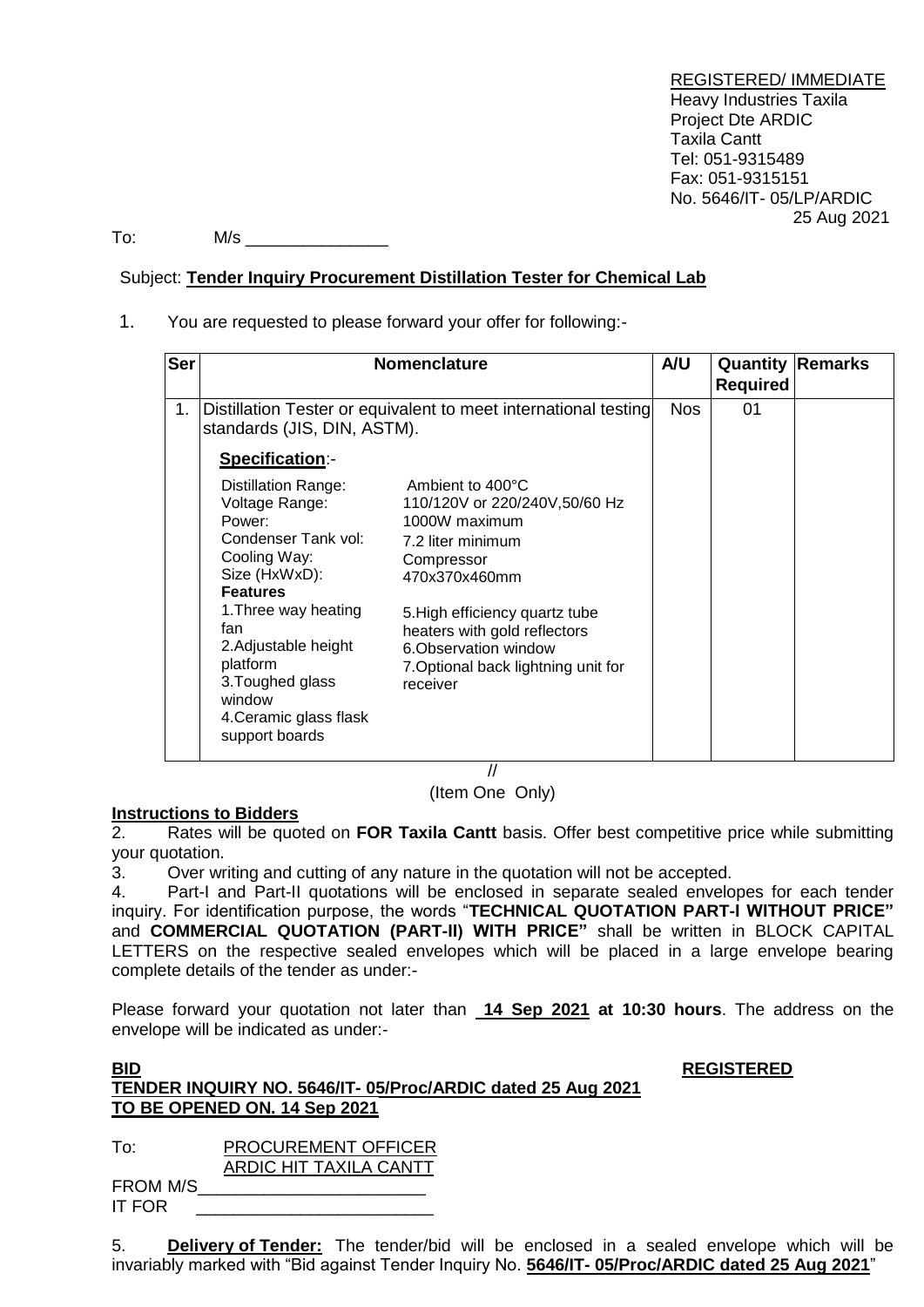and complete address. The tender if brought by hand, will be handed over to security staff on duty at **ARDIC Gate for placing the same in bid box (available at the ARDIC Gate**). The bid will not be brought by hand by any firm while visiting the office of Proc officer (ARDIC). Moreover if required endorsements are found missing, the bid will be liable for rejection.

6. The bid must be dropped in the bid box, latest by 1030 hours on **14 Sep 2021**, at ARDIC Gate. **The bid will be opened same day at 1100 hours** in the presence of the available representative of the firms in ARDIC HIT Taxila Cantt. **No bid will be entertained / considered after 1030 hours,** on the aforementioned date.

7. All papers must be signed and stamped and items not quoted / quoted must be mentioned clearly.

8. All clauses/terms mentioned in this inquiry will be considered accepted by the bidding firms, even if no reference to them is given in the respective offers.

9. **Postal order for Rs. 200/- (Rupees Two Hundred) as a tender fee, in favor of MD (ARDIC)** HIT Taxila Cantt, will invariably be enclosed with the technical offer, failing which the bid will be ignored.

10. Firms are instructed NOT to send Telex and Fax bids. Such bids/offers would not be accepted.<br>11. Please confirm receipt of the tender inquiry immediately and also intimate your participation of Please confirm receipt of the tender inquiry immediately and also intimate your participation or otherwise in this tender inquiry. In case any firm does not wish to bid, then it should return the tender inquiry documents at the earliest.

12. HIT reserves its right to cancel the bidding process with reason but without any obligation to justify such a reason.

13. The store is required to be delivered at Store Sec ARDIC, Taxila Cantt within 30 days from the date of signing of the contract.

14. The offered price quoted must be firm, final and inclusive of all taxes, packing, handling charges etc and delivery at HIT Taxila Cantt.

15. **Offers must remain open valid for 120 days** from the date of opening of the tender.

16. The store will be packed in standard grade, worthy of transportation by the means adopted.

17. This inquiry may not be taken as an indication of subsequent supply order and does not in any way commit HIT to purchase the items offered.

18. Warranty period will be one year from the date of issuance of CRV of the stores.

19. In case of failure to supply the stores within the stipulated periods, liquidated damages at the rate of 2% but not less than 1% of amount involved per month and maximum value not more than 10% of contracted store value or a part there-of will be levied.

## 20. **Payment Terms**

a. Payments will be made either by CMA (DP), Rawalpindi or CMA (HIT) Taxila Cantt,

through cheques against pre-receipted bills (duly affixed with revenue

stamps) alongwith professional tax certificates (attested photocopies) of the suppliers after delivery and acceptance of stores.

b. Partial payments against partial deliveries will not be allowed.

c. The payment to the registered person is linked with active taxpayer status of

the Suppliers as per FBR data base. If any registered supplier is not on active

Taxpayer list, his payment will be stopped till he / she files his / her mandatory returns and appears on ATL of FBR.

21. HIT reserves the right to increase / decrease the quantity of items, placed on the tender without any reference to the firm.

22. The supplier shall furnish a 5% performance bank guarantee within one month from the date of signing of the contract from scheduled bank in Pakistan against the total value of contract excluding taxes/duties. This bank guarantee must remain valid 12 x months after the stores are put in operation.

Performance Bank Guarantee will be released on the completion of warranty period, in case the firm fails to provide a/m performance bank guarantee within the stipulated time period, the contract will be cancelled and bid security will be encashed. Moreover, the contract shall than be awarded to next best

evaluated bidder.

23. **All Firms participating in the tender will deposit 2% bid security of total quoted value in the shape of CDR / bank guarantee addressing to MD ARDIC Heavy Industries Taxila. The bid security will be provided by the firms in commercial envelope and clear mentioning of the same in the technical quotation will be ensured by the firms, failing which the bid will stand rejected. The bid securities will be returned as under:-**

| a. | <b>Unsuccessful Bidders.</b> | Within 15 days of completion/announcement |
|----|------------------------------|-------------------------------------------|
|    |                              |                                           |

**of the bid evaluation result.**

**b. Successful Bidders. Upon submission of 5% PBG (para 22).**